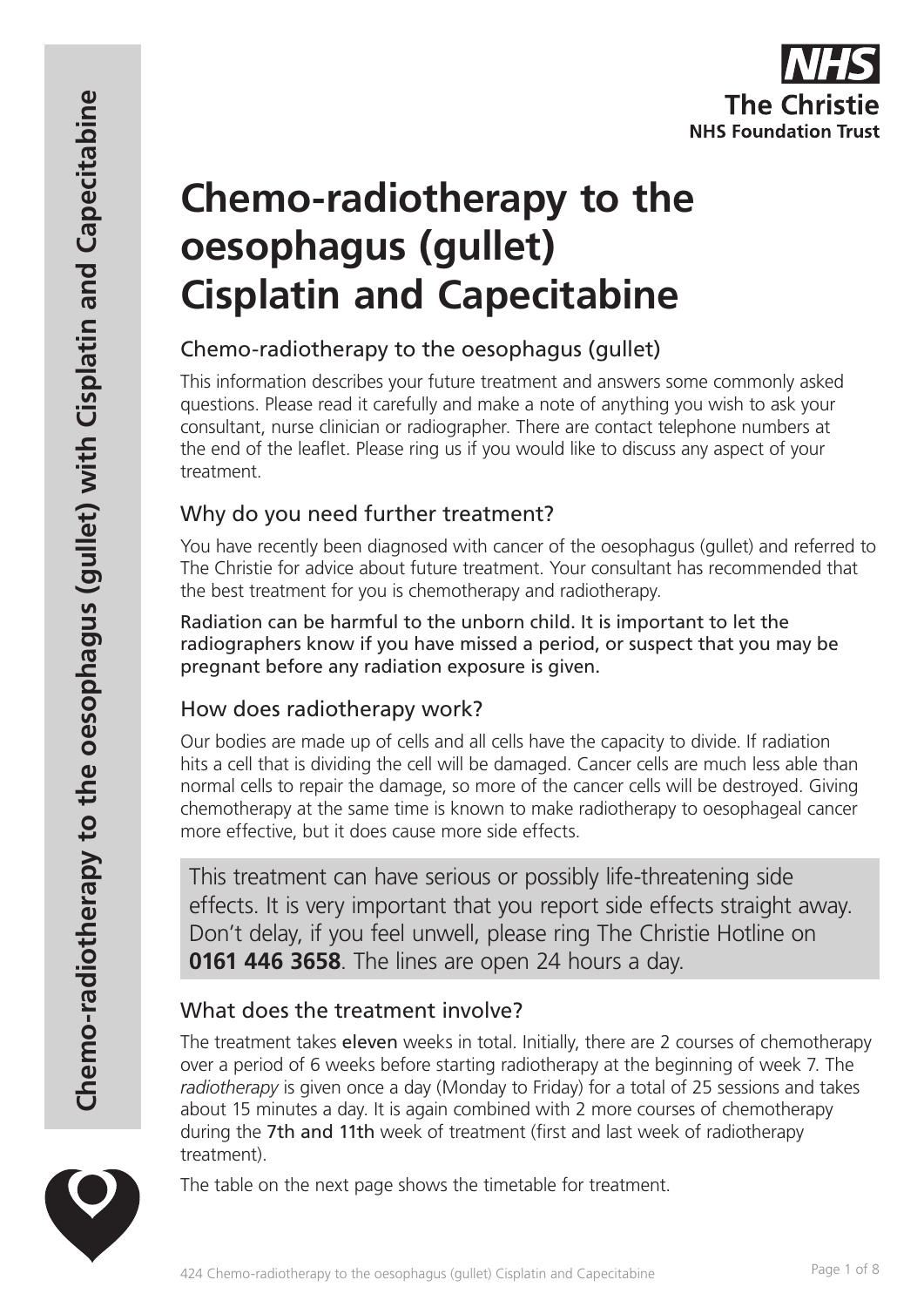### Treatment timetable

| Week 1    | Week 2 | Week 3 | Week 4    | Week 5 | Week 6 |
|-----------|--------|--------|-----------|--------|--------|
| Day case  |        |        | Day case  |        |        |
| cisplatin |        |        | cisplatin |        |        |

#### Capecitabine tablets twice daily throughout

| Week 7                                      | Week 8 | Week 9 | Week 10 | Week 11               |  |  |  |
|---------------------------------------------|--------|--------|---------|-----------------------|--|--|--|
| Day case<br>cisplatin                       |        |        |         | Day case<br>cisplatin |  |  |  |
| Capecitabine tablets twice daily throughout |        |        |         |                       |  |  |  |
| Radiotherapy on Monday - Friday for 5 weeks |        |        |         |                       |  |  |  |

The *chemotherapy* uses two drugs called cisplatin and capecitabine. Cisplatin is given into a vein by a drip. You will normally have this treatment as a day case in the Oak Road treatment centre. Capecitabine is chemotherapy in the form of a tablet. You will need to take these tablets twice a day for the whole 11 weeks of treatment.

Before starting treatment you will have to visit the hospital for the following tests:

- blood tests
- in some cases a radioisotope scan to check your kidney function
- radiotherapy planning (you will need to make several visits to the radiotherapy department before treatment begins – see below)
- lung function tests (if you already have breathing problems).

### Taking capecitabine

Capecitabine tablets come in two strengths: 150mg and 500mg tablets. You will have two separate boxes, one for each strength. Your height and weight will help us to calculate how many tablets you need to take.

- 1. Take the tablets twice a day [morning and evening] 10 to 12 hours apart.
- 2. Take the tablets every day for 5 weeks (including Saturday and Sunday).
- 3. Take the tablets within 30 minutes after food, for example, after breakfast and an evening meal. It doesn't have to be a large meal. It can be a snack such as a sandwich.
- 4. Take the tablets with water only.
- 5. Store your tablets in a cool dry place.
- 6. If you miss a dose do not double up the next dose. Take your regular dose at the next scheduled time. Bring back any left-over tablets to clinic.

Capecitabine will interact with warfarin (a blood thinning tablet). You should tell your doctor if you are taking warfarin and a different blood thinning agent can be prescribed. Capecitabine also interacts with phenytoin and allopurinol. Tell your doctor if you are taking these drugs.

### Increased risk of serious infection

You are vulnerable to infection while you are having chemotherapy. Minor infections can become lifethreatening in a matter of hours if left untreated. Symptoms of infection include fever, shivering, sweats, sore throat, diarrhoea, discomfort when you pass urine, cough or breathlessness. We recommend that you use a digital thermometer so you can check your temperature. You can buy one from your local chemist.

If you feel unwell, you have symptoms of an infection or your temperature is 37.5ºC or above, or below 36ºC contact The Christie Hotline straight away.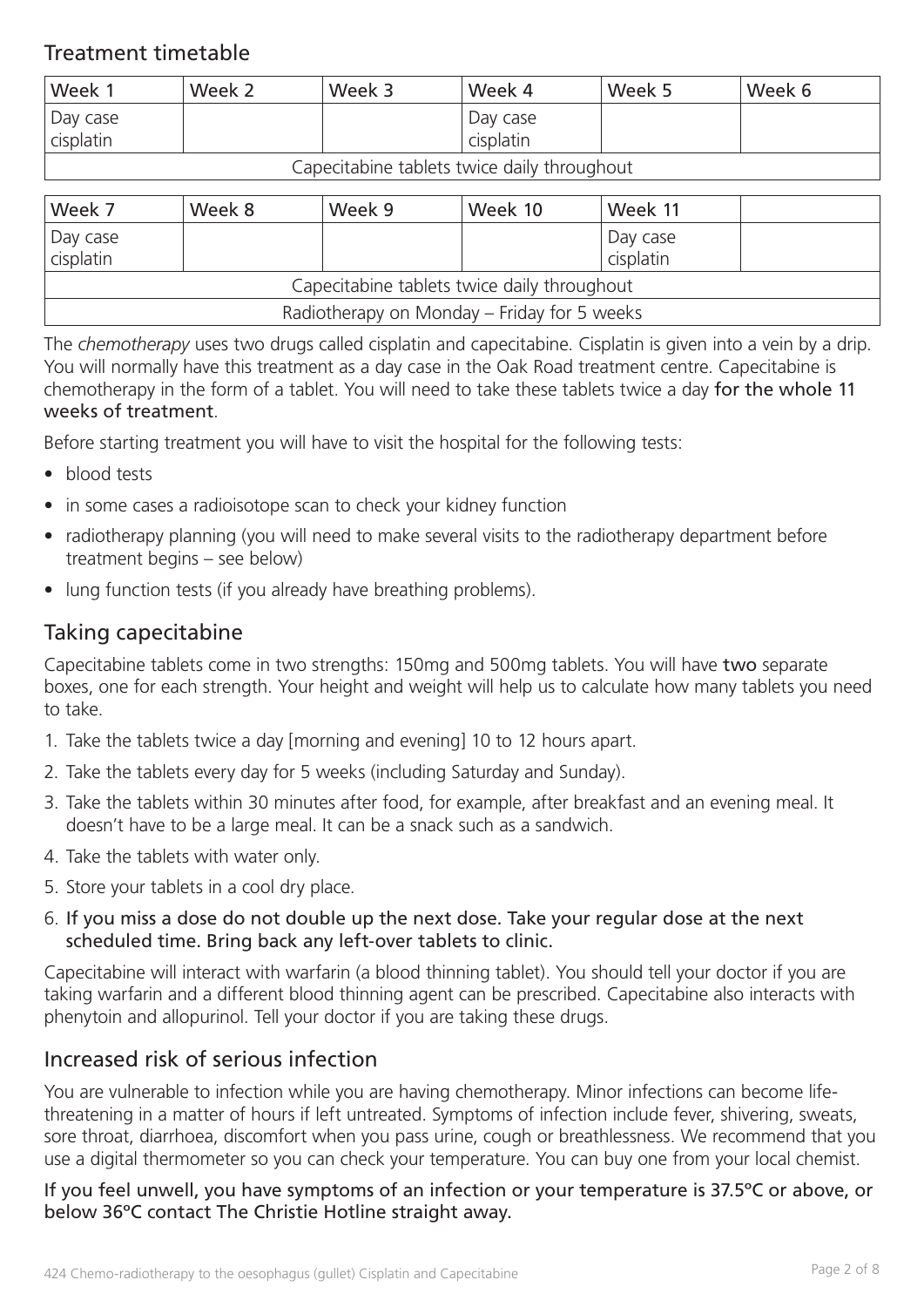### Flu vaccinations

### **Is it alright for me to have a flu jab during the time I'm having chemotherapy?**

It's safe to have a flu jab, but depending on the sort of chemotherapy you have had, it may not give quite as much protection against infection as usual. Some patients may need two vaccinations. However, if you're thinking of having any other vaccinations, do check with your Christie doctor first, because some vaccines should be avoided.

### Planning the radiotherapy treatment

Everyone with cancer is different. To ensure that the treatment is designed to your particular needs, you will spend some time preparing for treatment.

Planning is usually carried out on a special X-ray machine called a simulator and /or on a CT scanner. While you are on a simulator or CT scanner, you will need to remove any clothing covering the area being treated. The staff may ask you to swallow barium liquid agent to confirm that the right place has been identified.

An X-ray is taken in the simulator. Permanent ink marks will be made on your skin to show where treatment is to be given. These look just like small dots and are barely noticeable but will ensure that you are always in the correct position for the treatment course. A few days after this you will have a CT scan. Your doctors will use this to target the radiotherapy with reference to other investigations you have already had.

### What are the side effects?

### Common side effects (more than 1 in 10)

#### • **Tiredness**

Radiotherapy and chemotherapy can both make you feel tired. This can last for a number of weeks after the treatment is finished. It is best to take it easy and don't push yourself too hard – rest when you feel tired.

#### • **Nausea or vomiting**

Chemotherapy and radiotherapy can both make you feel nauseous, particularly if the lower part of your gullet is being treated with radiotherapy. We will give you anti-sickness drugs

to take before and after the chemotherapy and your doctor or nurse clinician can prescribe additional tablets, which you can take as needed. Ginger has natural anti-sickness properties and is available in different forms such as biscuits, tea and ginger ale. If you continue to feel or be sick, contact your GP or this hospital, because your anti-sickness medication may need to be changed or increased. If you are taking capecitabine and you feel sick or are sick, please contact The Christie Hotline for advice.

#### • **Swallowing problems**

The lining of the gullet becomes irritated during the treatment. You may feel as if you have a lump in your throat when you swallow. In some cases this can be painful. Your Christie doctor or nurse clinician can prescribe soothing medicines such as liquid paracetamol or sucralfate to help you, so let us know as soon as swallowing becomes difficult. Cool drinks or ice cream and jellies might help and it is advisable not to take hot drinks or eat spicy food. You may need a soft or liquidised diet as a temporary measure. Ask your nurse for a copy of 'Advice about soft and liquidised food'. Occasionally – if you cannot swallow at all – a temporary feeding tube will need to be inserted through the skin of the abdomen into the stomach (known as a PEG or a RIG tube). At first, you will have to stay in hospital as an inpatient for this and to establish your feeding pattern, but you may be allowed to go home with the feeding tube once you have had training on how to do this.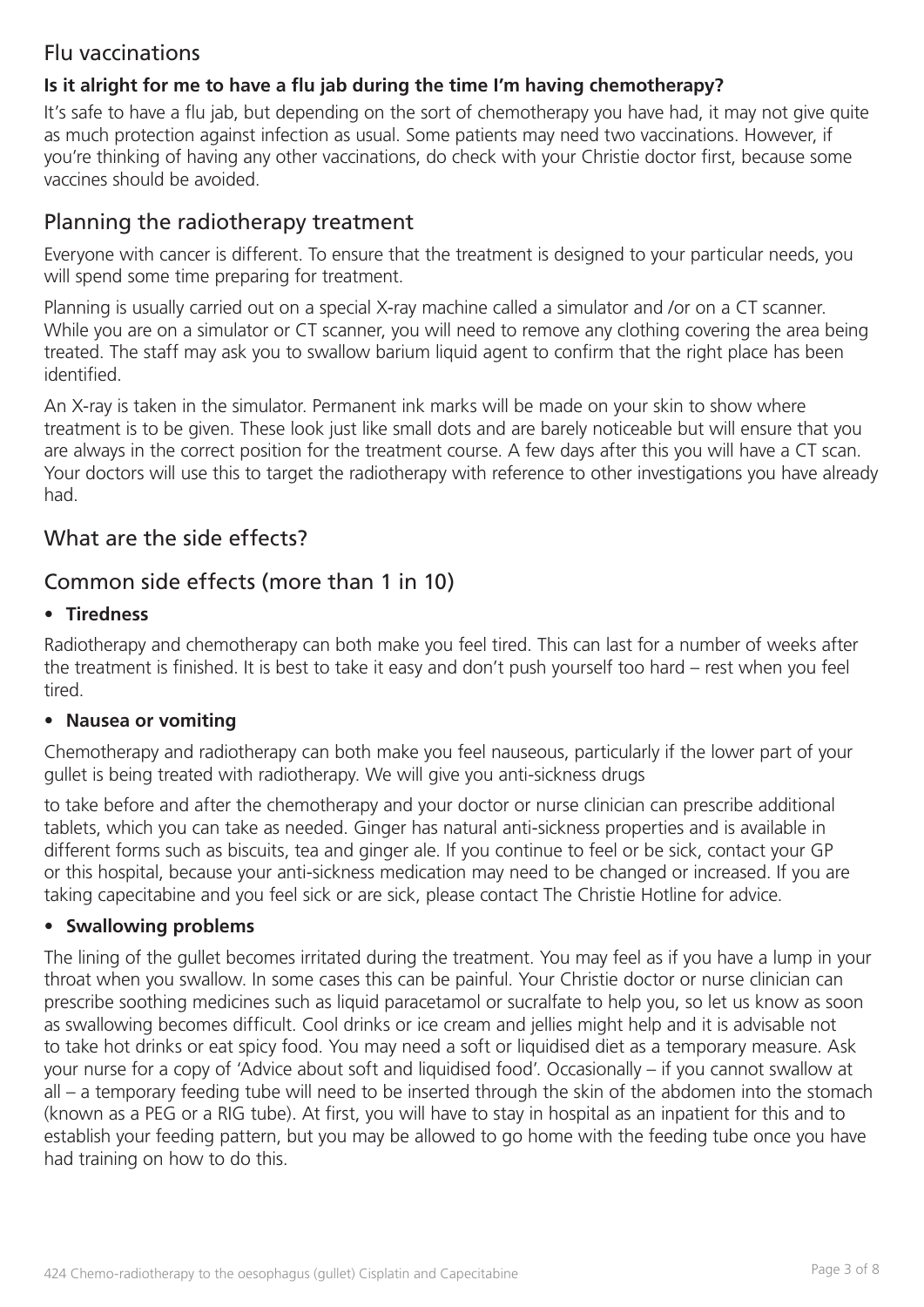#### • **Anaemia (low number of red blood cells)**

While having this treatment you may become anaemic. This may make you feel tired and breathless. Let your doctor or nurse know if these symptoms are a problem. You may need a blood transfusion.

#### • **Bruising or bleeding**

This treatment can reduce the production of platelets which help the blood clot. Let your doctor know if you have any unexplained bruising or bleeding, such as nosebleeds, bloodspots or rashes on the skin, or bleeding gums. You may need a platelet transfusion.

#### • **Skin**

The skin in the treated area might become a little pink or even red. It may itch a little or become dry. The severity of this reaction varies and depends on skin type (pale or darker skin) and the area being treated. You may shower or bathe during your treatment period but be careful about the water temperature. Don't have the water too hot and don't soak the skin for long periods. Use mild baby soap or unperfumed soap and avoid rubbing the area, especially if the skin is already red or itchy. It is best to pat the area dry with a soft towel. If your skin is very sore, mention it to the radiographers. They may recommend a suitable cream.

#### • **PPE (palmar-plantar erythema)**

The skin on your hands and feet may become very dry, red and sore with some cracking. Tell your doctor. Cream and tablets can be given which can help. Your chemotherapy dose may need to change. Try to keep your hands and feet cool and if possible, uncovered. If you are taking capecitabine tablets and your hands and/or feet become sore, please contact The Christie Hotline on 0161 446 3658 for advice.

### **Sore mouth**

Your mouth may become sore or dry, or you may notice small mouth ulcers during this treatment. Drinking plenty of fluids and cleaning your teeth regularly and gently with a soft toothbrush can

help to reduce the risk of this happening. We can prescribe a mouthwash for you to use during treatment. You can dilute this with water if your mouth is sore. Ask your doctor or nurse for further advice. There is also general mouth care information in the chemotherapy booklet.

If you continue to have a sore mouth please contact The Christie Hotline on 0161 446 3658 for advice.

#### • **Strange taste**

Occasionally during treatment you may experience a strange taste, sometimes described as metallic or bitter. A strongly flavoured sweet or mint will help to disguise this.

These early side effects usually settle about 4 weeks after finishing treatment but this can vary from person to person.

Uncommon side effects (less than 1 in 10)



**!**

#### **Diarrhoea**

If you are taking capecitabine tablets and you have diarrhoea (more than 4 times in a day or once during the night) stop taking the tablets and contact The Christie Hotline straight away on 0161 446 3658.

Anti-diarrhoea tablets can be bought from a pharmacy or prescribed by your GP for a temporary period until this is resolved. If the problem persists contact this hospital. As the staff for a copy of 'Eating: help yourself' which has some useful ideas about diet when you are having treatment.

#### • **Watery eyes**

Your eyes may also water. Often, this will improve in time and needs no specific treatment but if you have ongoing symptoms please discuss this with your doctor or nurse.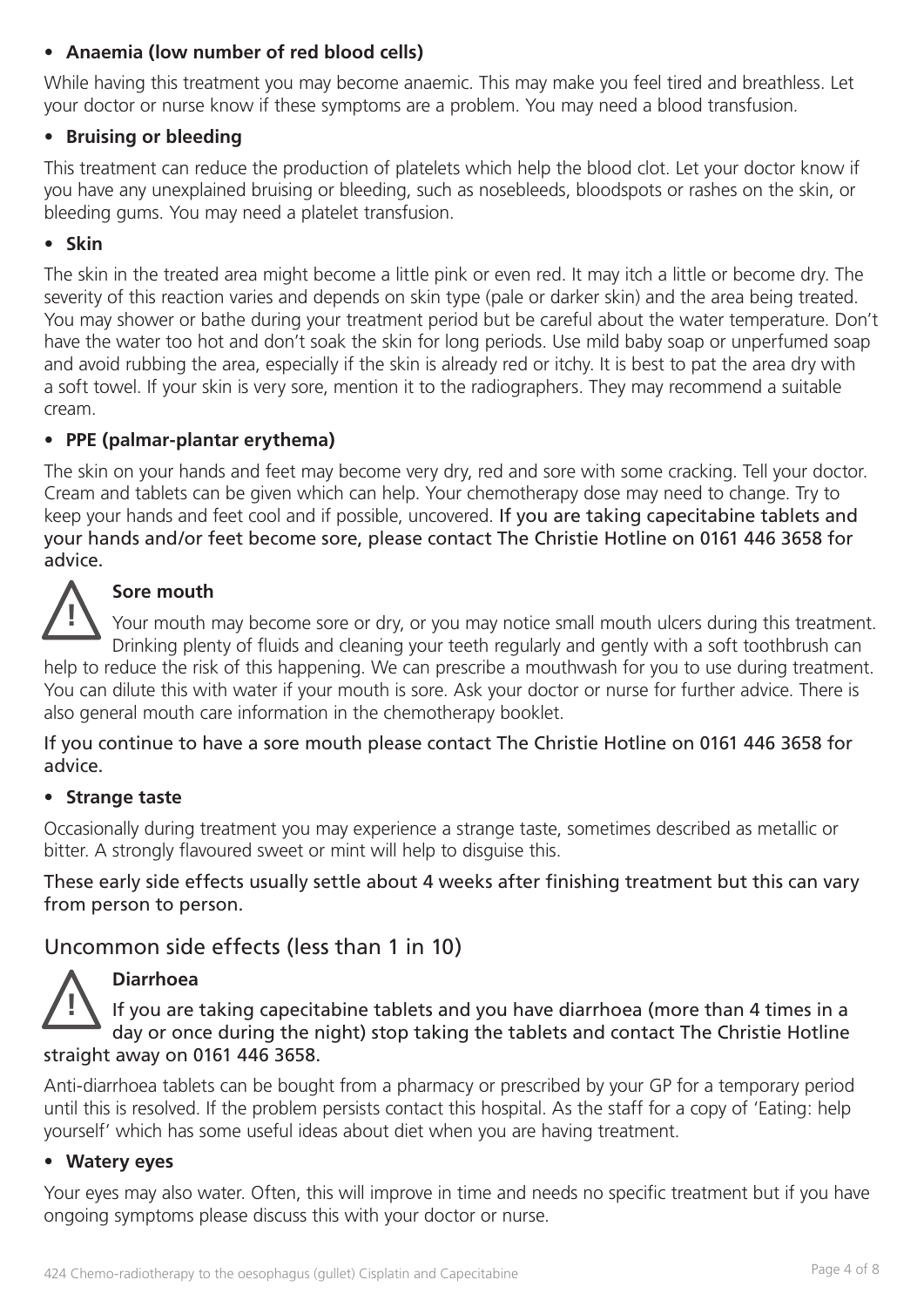• Men with a hairy chest may find that chest hair can fall out in the treated area – this usually happens 2 to 3 weeks after treatment starts and it will grow back once the treatment is finished.

#### • **Cough**

Sometimes you might start to cough and bring up phlegm (spit) during the course of treatment. Let your Christie doctor, nurse clinician, or GP know if you find this troublesome or the phlegm becomes discoloured.

### Other side effects from chemotherapy

#### • **Kidney function**

Some chemotherapy such as cisplatin can affect your kidneys. It is important to monitor how your kidneys are working while you are having treatment. We do this by a blood test, but a more accurate assessment with a GFR scan can be arranged if there are concerns about your kidney function. It is important to drink plenty of fluids (at least 8 cups) the day before and for a few days after chemotherapy.

#### • **Tinnitus and high frequency hearing loss**

You may develop tinnitus (ringing in the ears), this sensation should subside when your treatment finishes. High frequency hearing loss can also occur with this chemotherapy, this may be permanent.

#### • **Tingling and numbness in the fingers or toes**

This is only usually mild and temporary but sometimes lasts for some time or becomes permanent. Please report these symptoms to your doctor on your next hospital visit.

#### • **Blood clots**

During chemotherapy you are more at risk of blood clots in the legs (DVT) or lungs (PE). Occasionally these clots can be life-threatening. To help prevent clots, keep mobile and drink plenty of non-alcoholic fluids.

### Rare side effects (less than 1 in 100)

#### • **Chest pain or stroke**

A small number of patients receiving capecitabine can experience chest pain (angina) or rarely have a heart attack. Extremely rarely this may lead to death. Other complications such as a stroke or a mini-stroke can happen but are exceptionally rare. If you develop any of these symptoms you should either contact The Christie Hotline on 0161 446 3658 for advice or in an emergency you should go immediately to your nearest Accident & Emergency department. You may have an electrocardiograph (ECG) to check your heart before you start your chemotherapy.

#### • **Testing for DPD deficiency**

The body makes enzymes which break down chemotherapy drugs so that chemotherapy doesn't build up in the body and cause severe side-effects. A very small percentage of the population (approximately 1 in 20), either don't produce or produce less of an enzyme called DPD which would normally break down the chemotherapy drugs 5FU and capecitabine. This is called DPD deficiency. Reduced production of DPD is not an issue in day-to-day life, but it might mean that some patients experience severe and sometimes life-threatening side effects after 5FU or Capecitabine chemotherapy is given. Patients with DPD deficiency are more likely to develop severe mouth ulcers and diarrhoea and very low bloods counts increasing vulnerability to life threatening infections.

In order to check that it is safe for you to have this treatment, your team will be arranging a one off blood test. This test checks for some of the commonest abnormalities which can cause DPD deficiency.

Although DPD testing identifies many patients who are at risk of severe side-effects from 5FU and capecitabine, it does not identify all at risk patients. Severe and sometimes life-threatening side-effects can occur in patients who have had a normal test result. Therefore it is important that patients receiving chemotherapy monitor their symptoms carefully and contact The Christie Hotline if they become unwell.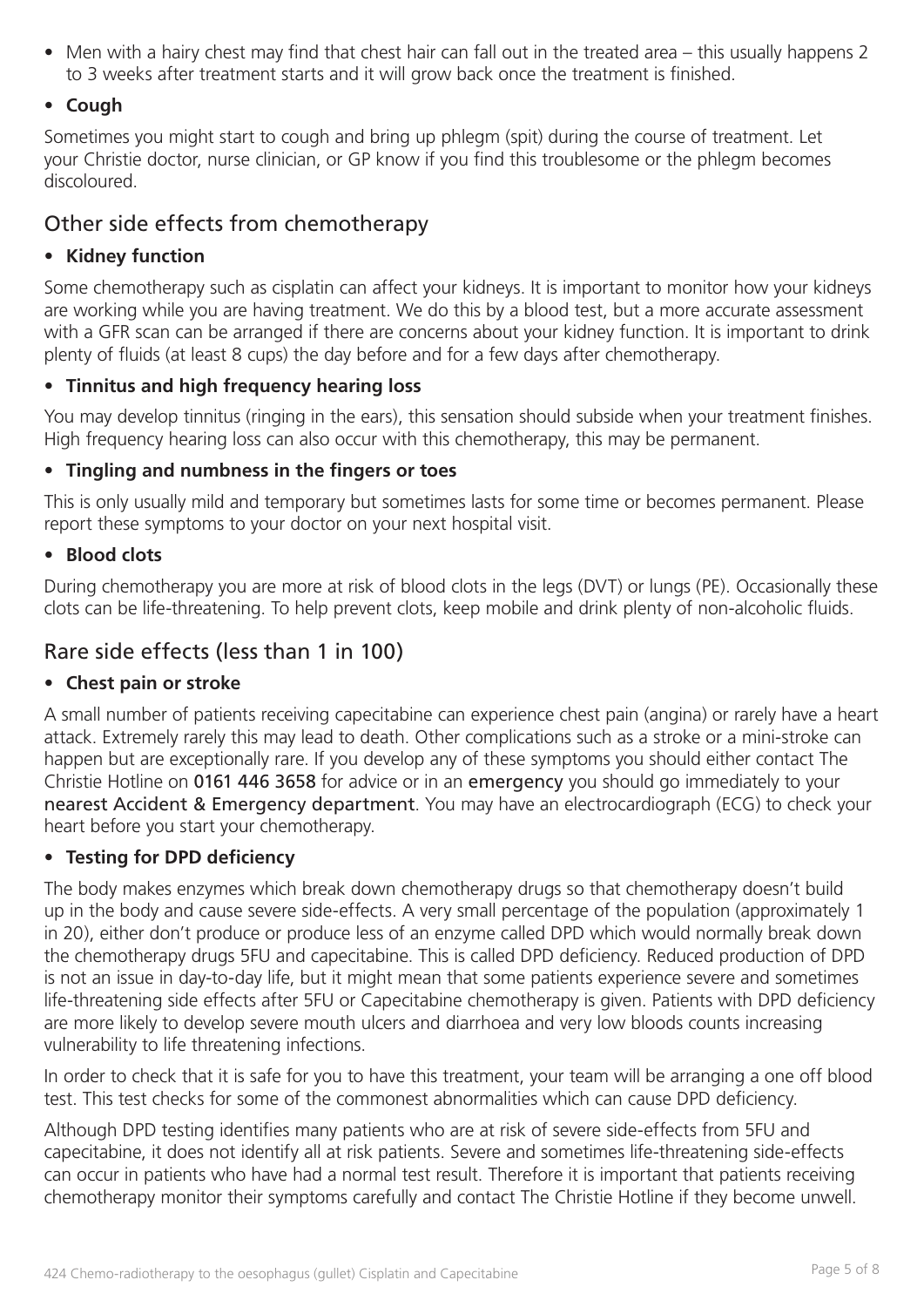#### • **Early-onset breathlessness**

Radiotherapy can make you feel more breathless because of inflammation in the lungs.

A variant of this side effect can cause troublesome breathlessness about 6 weeks after radiotherapy is completed. In rare circumstances this may need urgent assessment and could become life-threatening without any treatment. You should ring The Christie Hotline on 0161 446 3658 if you are concerned.

### Sex, contraception and fertility

**Protecting your partner and contraception:** We recommend that you or your partner use a condom during sexual intercourse while you are having the course of chemotherapy. Chemotherapy is dangerous to unborn babies and this will also protect you and your partner from any chemotherapy drugs that may be present in semen and in the vagina. If you suspect that you may be pregnant please tell your doctor immediately.

Fertility: This chemotherapy may affect your ability to have children. Your doctor or nurse should have discussed this with you. If not, please ask them before you start treatment.

#### **For female patients only:**

**Loss of periods** Due to the effect of chemotherapy on the ovaries, you may find that your periods become irregular or stop. This is more likely in women over the age of 40 when most women will notice some change in their periods. It is less common in women under the age of 40 but does still happen and can result in significant menopausal symptoms (see section below). Even if your periods stop completely during chemotherapy your periods may come back several years later. This means that you may be able to become pregnant even many years after chemotherapy. It is very important to use contraception if you don't want to get pregnant.

**Menopausal symptoms** When the ovaries stop working due to chemotherapy or during a natural menopause most women experience symptoms such as hot flushes, sweats (night and day) and vaginal dryness. These hormonal changes can make the vagina feel as though it has shrunk and become less easy to stretch. This is called vaginal atrophy and can result in discomfort, pain on sexual intercourse, itching and recurrent urine infections. If your ovaries don't start to work again the vaginal symptoms can be permanent, although the flushes and sweats tend to reduce and stop over a small number of years. Some women who have already gone through menopause may notice their symptoms worsening for a time after chemotherapy.

The vaginal symptoms can start early and the longer they are left the harder they can be to treat. Please contact your specialist nurse either in clinic or by phone when the symptoms first develop if you would like help. Symptoms can be managed in several ways including gels, essential oil pessaries and sometimes local oestrogen replacement. You may also find it helpful to request the booklet 'Menopausal symptoms and breast cancer' by Breast Cancer Now (either from your specialist nurse, the information centre at The Christie, or online).

### Late effects can include:

#### • **Difficulty in swallowing**

If you experience swallowing difficulties months after completing your treatment you may need further investigations as sometimes radiotherapy causes narrowing of the gullet (stricture) due to the development of a scar. A minor procedure to stretch the gullet might be needed and this may have to be done on successive occasions. This does not mean that your cancer has come back.

On rare occasions, scarring of the gullet can be severe leading to an ulcer which is slow to heal or even a tear (perforation). If this were to happen, surgery may be needed and you would be counselled about this accordingly. Your treating doctor may also mention the rare occurrence of a hole developing between your gullet and airway (fistula) which may be irreversible and require insertion of a plastic tube (stent).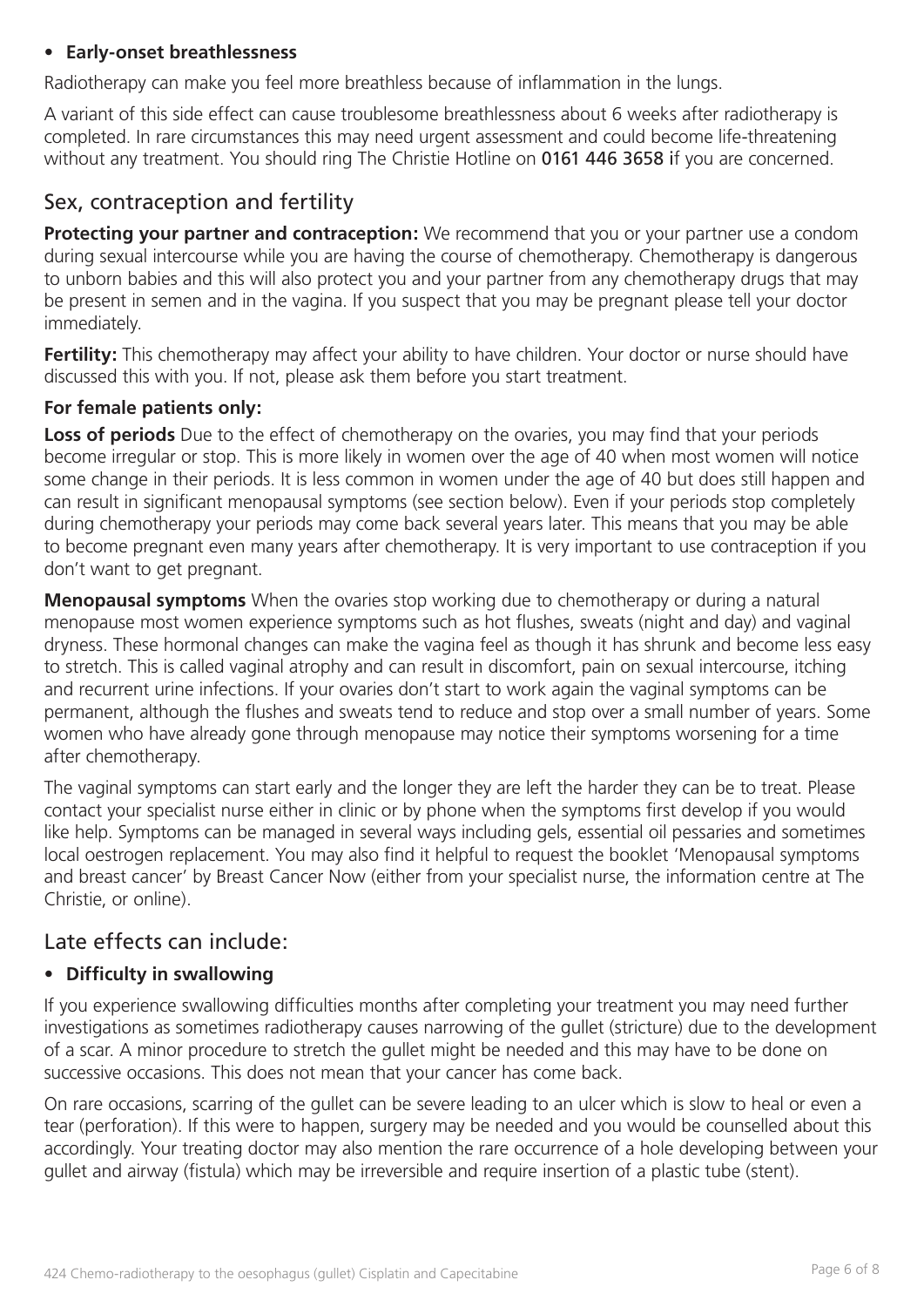#### • **Breathlessness or cough**

Radiotherapy may leave the lungs with some scarring (fibrosis). This can mean that your lung doesn't work quite as well as it did before, and you may notice a slight increase in breathlessness or a cough. If this happens, make an appointment to see your GP or Christie doctor. It may be possible to learn breathing exercises or use medicine that will help reduce your breathlessness, but in some rare cases the breathing deterioration can be irreversible.

#### • **Chest or rib pain**

Rarely, radiotherapy can cause inflammation of the ribs leading to thinning of the bones.

It is possible that a rib can break particularly after a bout of coughing or mild injury.

#### • **Spinal cord damage**

Radiotherapy may in extremely rare cases lead to injury to the spinal cord which can cause permanent difficulties in walking and loss of sensation in the lower body. Every effort is made to plan your treatment carefully so as to avoid this problem.

### Late side effects

Some side effects may become evident only after a number of years. In reaching any decision with you about treatment, the potential benefit you receive from treatment will be weighed against the risks of serious long term side effects to the heart, lungs, kidneys and bone marrow. With some drugs there is also a small but definite risk of developing another cancer. If any of these problems specifically applies to you, the doctor will discuss these with you and note this on your consent form.

- **Tinnitus and high frequency hearing loss:** this may be permanent.
- **Tingling and numbness in the fingers or toes:** this may become permanent.

### What can I do to help myself?

It is very important that you try to keep your weight stable before and during the treatment. Try to eat small frequent meals or snacks throughout the day. Ask the radiotherapy or nursing staff for a copy of 'Eating – help yourself' which has detailed information about coping with problems such as difficulty in swallowing, nausea and lack of appetite.

You may need nutritional supplements if you are losing weight or you are not eating very well. They are available on prescription from your doctor. Ask for a copy of the booklet 'Nutritional supplements' for ideas. If you have any questions you can contact the dietetic department for general advice on 0161 446 3729.

If you are smoking, then it may be best to try to stop or reduce the number of cigarettes you smoke. Also, if you drink alcohol, it may be best to limit your intake and not drink any spirits. Please contact the smoking cessation and alcohol service for advice on 0161 956 1215 or 07392 278 408.

Take things easy whilst you are having treatment. Don't push yourself too hard – it only means that your body needs extra time to recover later.

*© 2021 The Christie NHS Foundation Trust. This document may be copied for use within the NHS only on the condition that The Christie NHS Foundation Trust is acknowledged as the creator.*